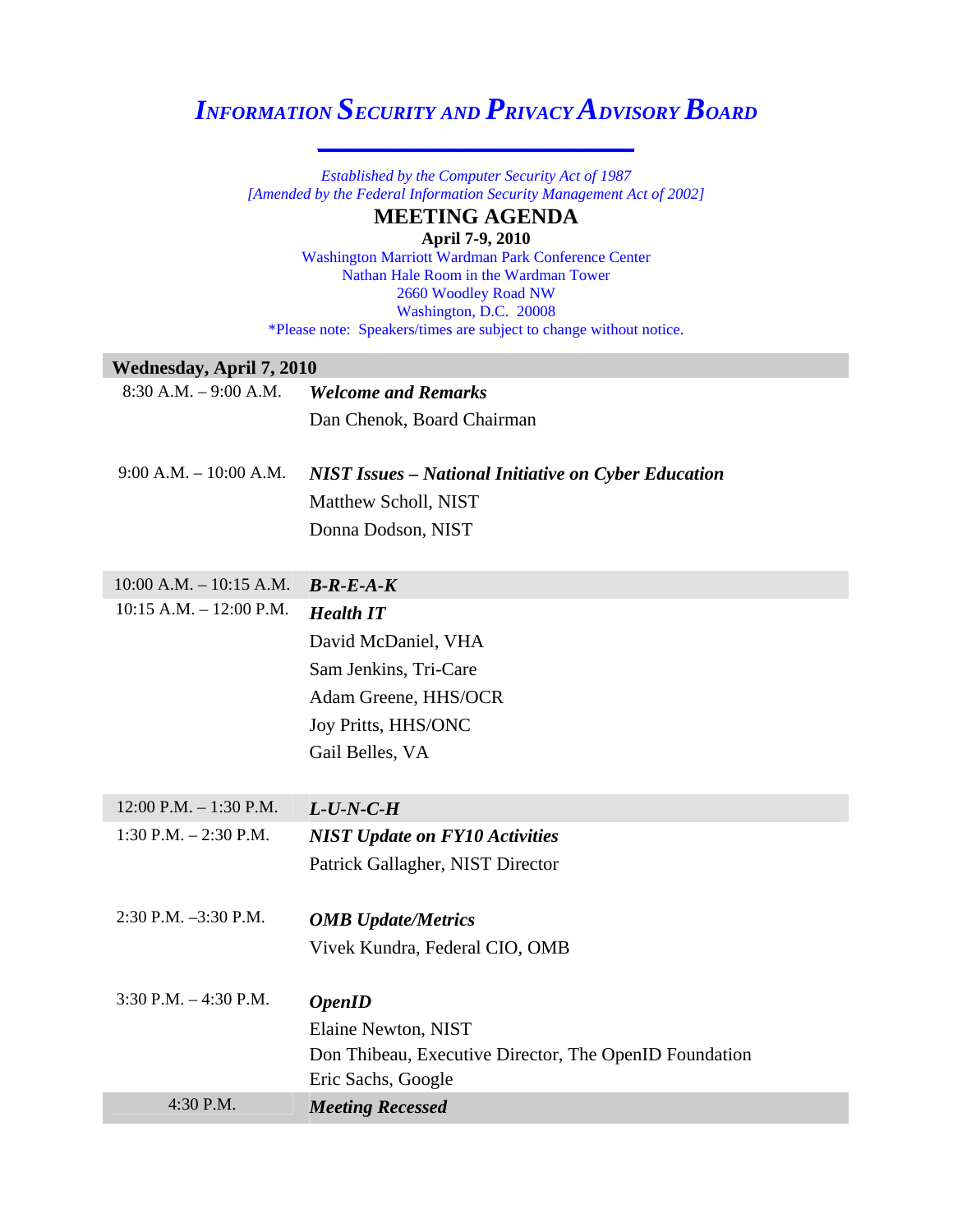Nathan Hale Room in the Wardman Tower 2660 Woodley Road NW, Washington, D.C. 20008

| Thursday, April 8, 2010     |                                                                                                                          |
|-----------------------------|--------------------------------------------------------------------------------------------------------------------------|
| $8:30 A.M. - 9:30 A.M.$     | <b>Welcome and Remarks</b>                                                                                               |
|                             | Dan Chenok, Chairman                                                                                                     |
|                             | <b>Review of Day One of the Meeting</b><br><b>Board Members</b>                                                          |
|                             | 1. Board Administrative Discussion<br>Agenda Topics for 2010 Meetings Dates<br>2.<br>3. January Meeting Minutes Approval |
| $9:30$ A.M. $-11:00$ A.M.   | <b>Cloud Computing Implementations</b>                                                                                   |
|                             | Earl Crane, DHS                                                                                                          |
|                             | Daniel Burton, Senior Vice President, Global Public Policy,<br>Salesforce.com                                            |
| $11:00$ A.M. $- 11:15$ A.M. | $B-R-E-A-K$                                                                                                              |
| $11:45$ A.M. $- 12:45$ P.M. | Office of Science and Technology Policy(OSTP) R&D<br>Chris Greer, OSTP                                                   |
| 12:45 P.M. $- 2:00$ P.M.    | $L$ -U-N-C-H                                                                                                             |
| $2:00$ P.M. $-3:00$ P.M.    | <b>NIST Issues - Key Management and Key Transition</b><br>Donna Dodson, NIST                                             |
| $3:00$ P.M. $-3:30$ P.M.    | <b>Public Participation</b>                                                                                              |
| $3:30$ P.M. $-5:00$ P.M.    | <b>Pending Cyber Security Legislation</b>                                                                                |
|                             | Adam Sedgewick, Professional Staff Member, Senate Committee on<br>Homeland Security and Governmental Affairs             |
|                             | Clete Johnson, Professional Staff Member, Senate Select Committee<br>on Intelligence                                     |
| 5:00 P.M.                   | <b>Meeting Recessed</b>                                                                                                  |